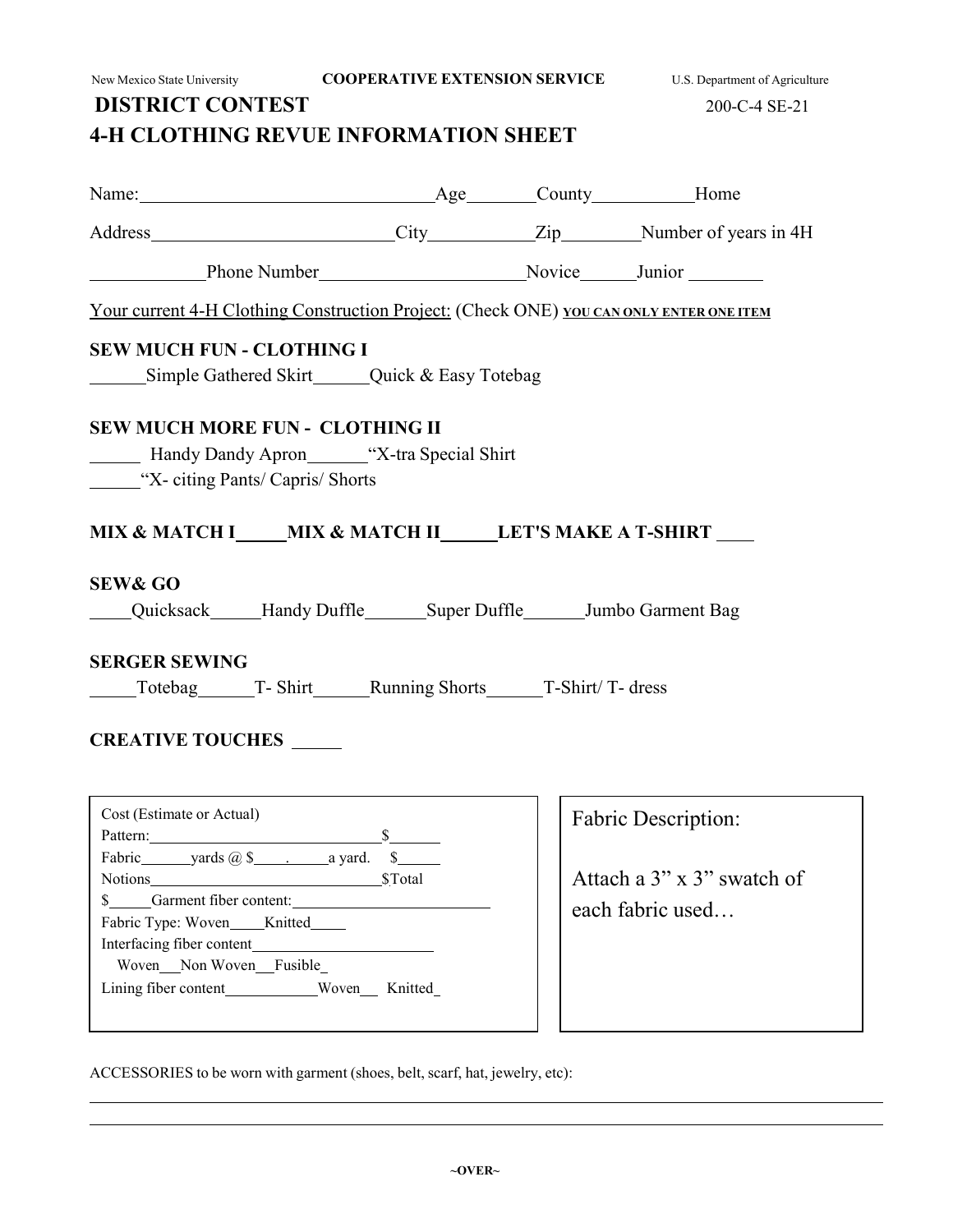#### Every sewing participant

## needs to submit a Commentary with the item/or items they are modeling.

The commentary is meant to explain the outfit you are wearing. It "comments" on the style of the garment, fiber content, fabric, color, (especially color harmony), and accessories. Comment on why all these things make this garment suitable for you. Other considerations when writing a commentary include:

- A commentary should be brisk, to the point and informative, no longer than  $1 \frac{1}{2}$  minutes.
- Don't not write the commentary in first person (I). Use your name or "her" or "she" Or "him" or "he". Keep in mind that as someone else will be reading the commentary during the revue.
- Include in the commentary only information about the outfit, not a lot of fill about the work you do in the county. However, it's important to include things about your personality and the activities that make this particular outfit appropriate for you!
- If you've purchased pieces of the outfit, it's important to speak about purchased items, but emphasis should be on the items you have personally constructed. Include interesting experiences that the sewer may have had in making the outfit, where they have worn it, or why they made it.
- Include information about your club and county of residence.
- Your full name should be included in the first or second sentence. If necessary, put in phonetic spelling for difficult or unusual names to help the Emcee as they announce you.
- Commentaries should be interesting and grammatically correct.
- Start your commentary with a "catchy" phrase that ties into the theme, if possible.

## **Just A Note…**

**It would be really great if you could type your commentary on the computer, either in an email, or attach it as a MS Word document and email it to us…as we will be emailing them on to the District Contest Superintendent for the Fashion Review there!**